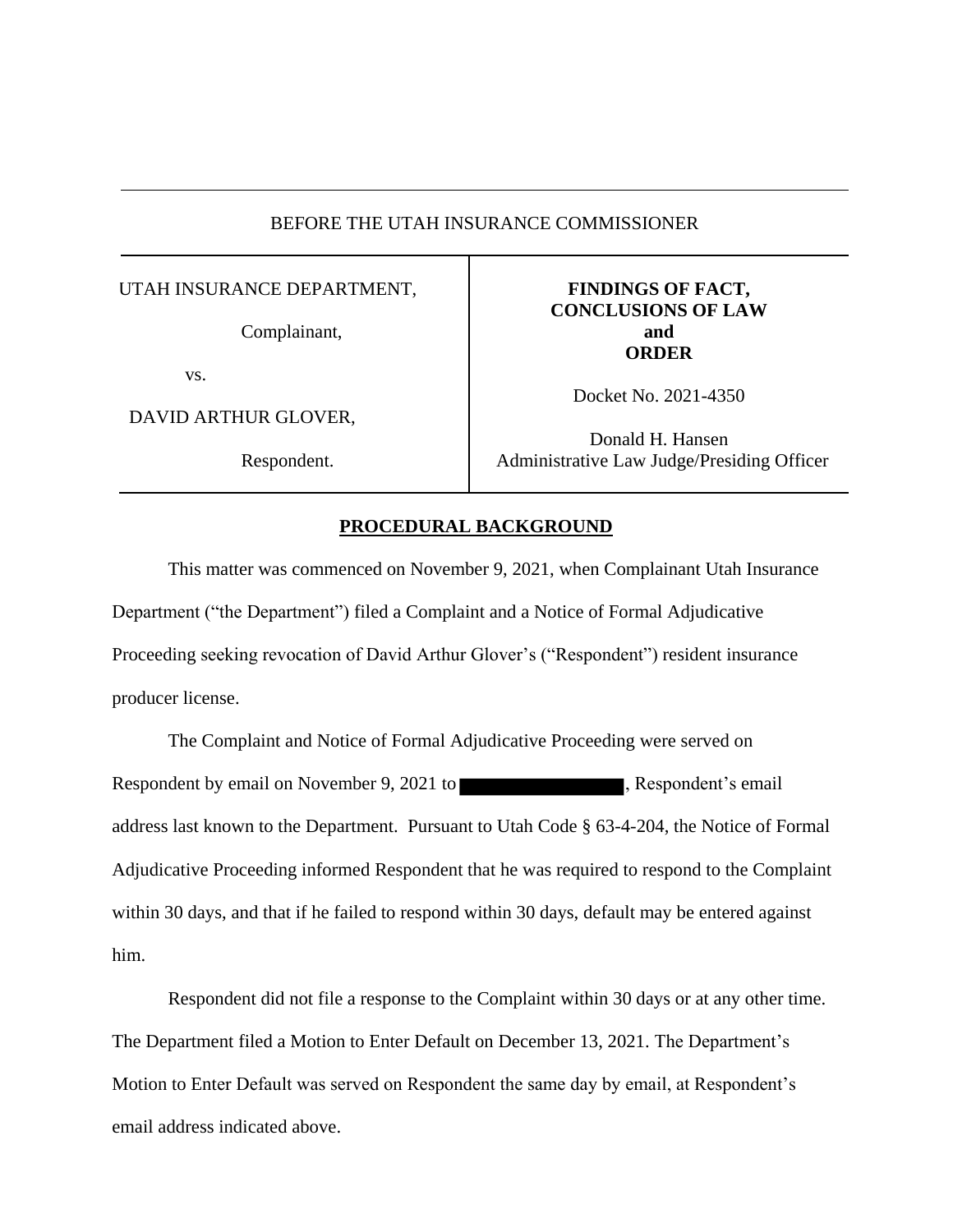Respondent did not respond to the Department's Motion to Enter Default within the time period prescribed by Utah R. Civ. P., rule  $7(d)(1)$ , or at any other time. Accordingly, the Department's Motion to Enter Default was granted, Respondent's default was entered, and the Order of Default was sent to Respondent on December 30, 2021, by email to Respondent's email address indicated above. Respondent has not sought relief from the Order of Default.

The Utah Administrative Procedures Act, at Utah Code § 63G-4-209(4)(a), provides as follows:

In an adjudicative proceeding begun by the agency …, the presiding officer shall, after issuing the order of default, conduct any further proceedings necessary to complete the adjudicative proceeding without the participation of the party in default and shall determine all issues in the adjudicative proceeding, including those affecting the defaulting party.

In accordance the foregoing provision and Utah Admin. Code R590-160, the Presiding Officer duly noticed and conducted an evidentiary hearing on January 12, 2022. The Department appeared at the hearing, represented by Helen Frohlich, Assistant Attorney General, Utah Attorney General's Office. The Department called one witness, *viz.*, , , , , , a market conduct examiner employed by the Department. The Presiding Officer received live testimony and documentary evidence at the hearing. Respondent, a defaulted party, did not appear or participate in the hearing, in accordance with Utah Code § 63G-4-209(4)(a).

Based on the foregoing provisions of law and the evidence received at the evidentiary hearing, by a preponderance of the evidence, the Presiding Officer makes the following:

### **FINDINGS OF FACT**

1. Respondent is licensed by the Department as a resident individual producer. Respondent's license number is 435446.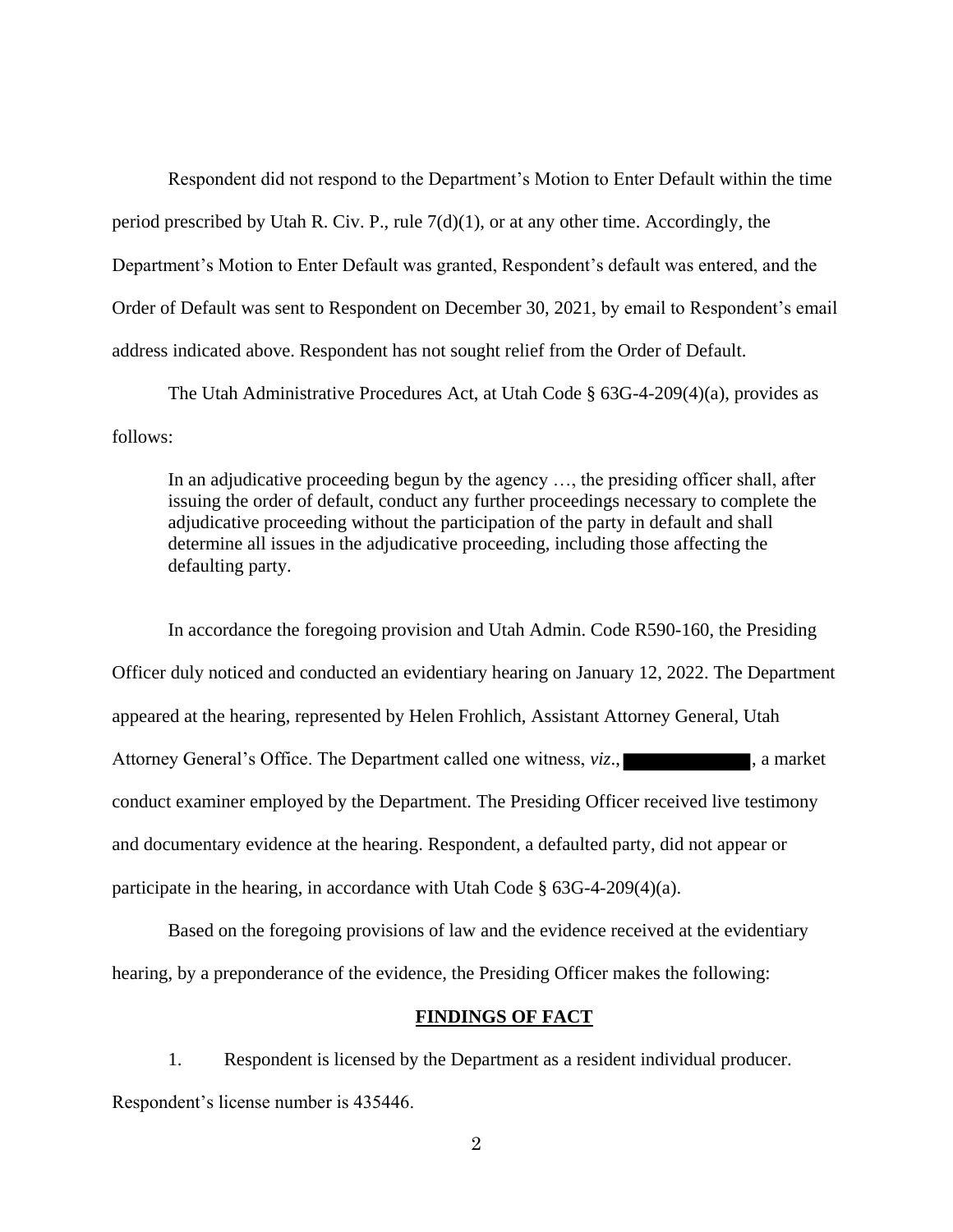2. Respondent's mailing address last known to the Department is

3. Respondent's email address last known to the Department is

.

.

4. At all relevant times, Respondent did business under the name Glover Financial, LLC ("Glover Financial").

5. Glover Financial is not now a Utah licensed insurance producer or agency, and has not been so licensed at all relevant times.

6. On or about July 18, 2016, Respondent sold an Indexed Universal Life insurance policy with \$2 million in coverage through American National Insurance Company ("American National"), policy number , effective August 19, 2016, with an annual premium of \$11,280.00 (the "American National Policy").

7. On or about August 16, 2016, https://www.facebook.com/spouse, made an initial premium payment of \$10,000.00 on the American National Policy.

8. The made additional premium payments on the American National Policy on or about August 7, 2017 and October 17, 2017.

9. On December 20, 2017, the American National Policy lapsed for non-payment.

10. In addition to the American National Policy, the had a commercial general liability policy with Progressive Insurance, policy no. ("Progressive Policy") covering one of their businesses, for which they periodically made premium payments through Respondent.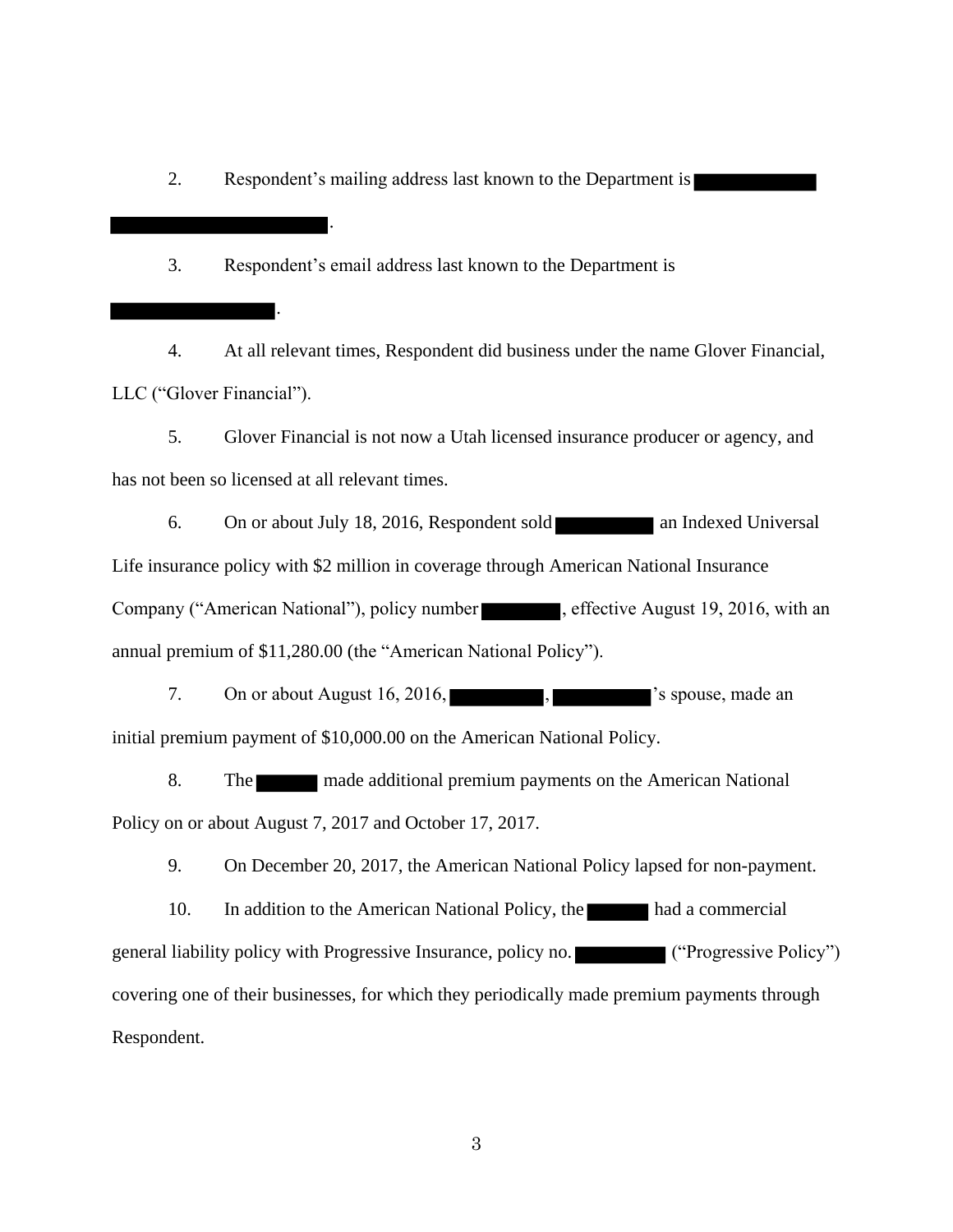11. Respondent instructed the to draft their checks payable to Glover Financial for insurance policy premium payments with respect to both the American National Policy and the Progressive Policy.

12. Respondent told Mrs. that by making the premium payment checks payable to Glover Financial, Respondent would be able to get the a premium discount.

13. On or about July 25, 2016, Mrs. drafted check no. 1023 ("Check #1") for a premium payment on the Progressive Policy for \$6,177.00.

14. Mrs. made Check #1 payable to Glover Financial.

15. Mrs. wrote in the "For" line on Check # 1, "Progressive ins policy."

16. Respondent received Check #1 from the

17. Respondent cashed Check #1.

18. Respondent did not remit the funds from Check #1 to Progressive Insurance.

19. On or about August 15, 2017, Mrs. drafted check no. 1299 ("Check #2")

for a premium payment on the American National Policy in the sum of \$4,520.00.

20. Mrs. made Check #2 payable to Glover Financial.

21. Mrs. wrote in the "For" line on Check  $# 2$ , "ins.

22. Respondent received Check #2 from the

23. The symbol and words "/David Glover" were inserted in the "Pay to the Order of"

line on Check #2, following the words "Glover Financial," after Respondent received the check

from the  $\blacksquare$ .

24. Respondent cashed Check #2.

25. Respondent did not remit the funds from Check #2 to American National.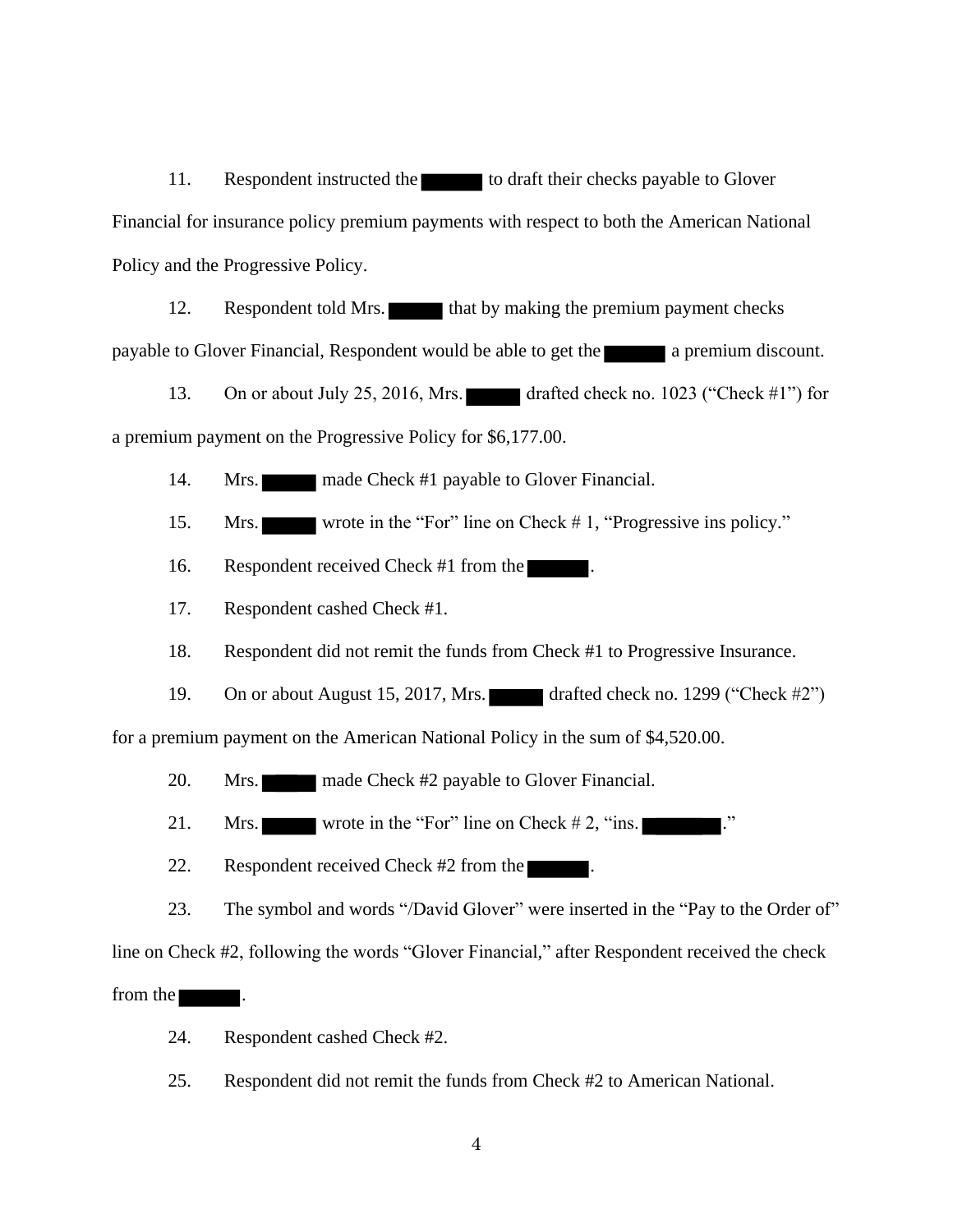26. On or about November 27, 2017, Mrs. drafted check no. 1375 ("Check" #3") for a premium payment on the Progressive Policy in the sum of \$4,290.50.

27. Mrs. made Check #3 payable to Glover Financial.

28. Mrs. included in the "For" line on Check #3 the Progressive Policy

number .

.

29. Respondent received Check #3 from the

30. The symbol and words "/Dave Glover" were inserted in the "Pay to the Order of" line on Check #3, following the words "Glover Financial," after Respondent received the check from the

31. Respondent cashed Check #3.

32. Respondent did not remit the funds from Check #3 to Progressive Insurance.

33. On or about January 6, 2018, Mrs. drafted check no. 1414 ("Check  $\#4$ ")

for a premium payment on the American National Policy in the sum of \$4,500.00.

- 34. Mrs. made Check #4 payable to Glover Financial.
- 35. Mrs. wrote in the "For" line on Check # 4, "Life Ins payment."
- 36. Respondent received Check #4 from the .
- 37. The words "or Dave Glover" were inserted in the "Pay to the Order of" line on

Check #4, following the words "Glover Financial," after Respondent received the check from the

- 38. Respondent cashed Check #4.
- 39. Respondent did not remit the funds from Check #4 to American National.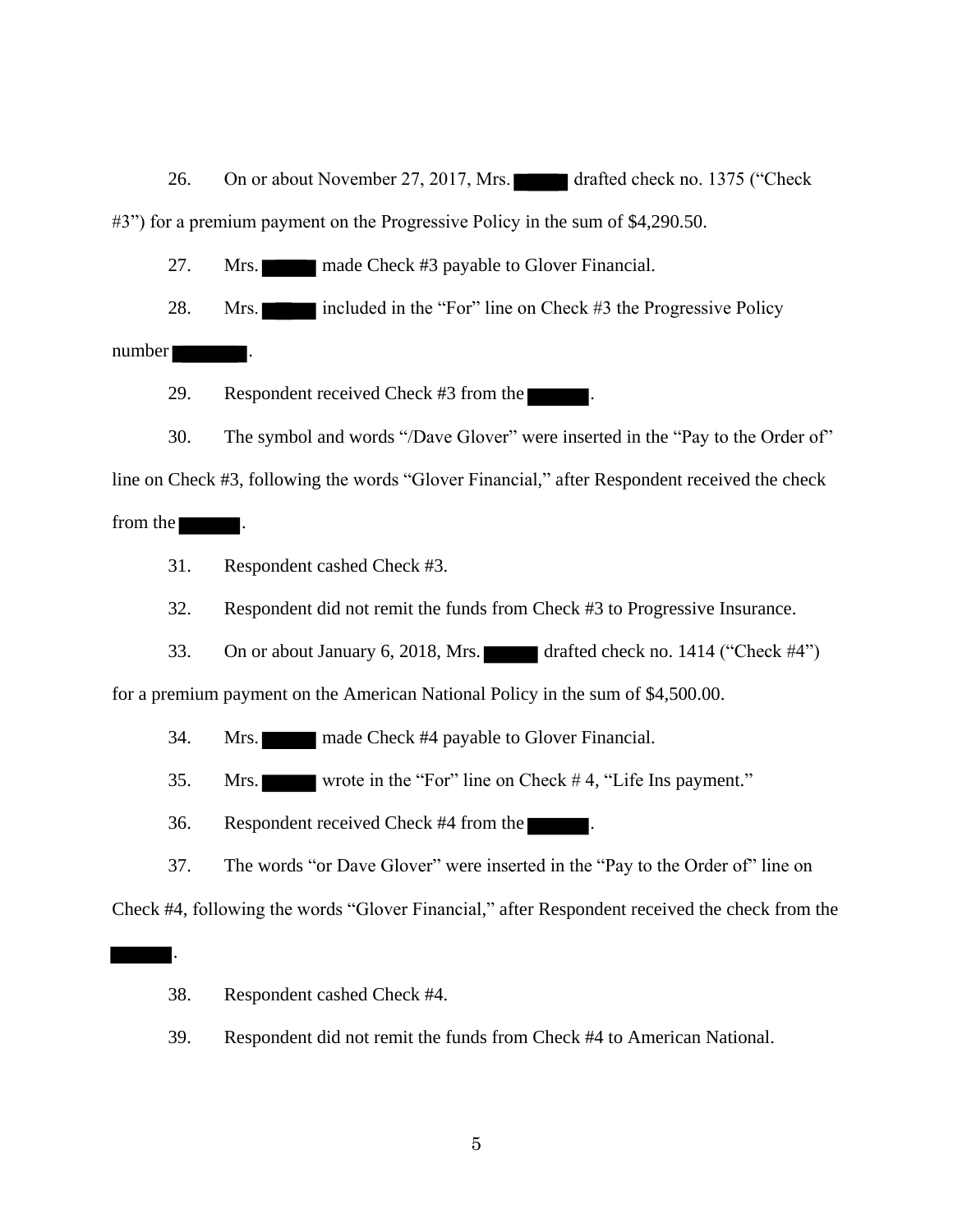40. At the time Mrs. wrote Check #4 for the American National Policy premium payment, the American National Policy had lapsed.

41. On or about April 21, 2018, Mr. drafted check no. 1477 ("Check #5") for

a premium payment on the American National Policy in the sum of \$4,000.00.

42. Mr. made Check #5 payable to Glover Financial.

43. Mr. wrote in the "For" line on Check #5, "Life Insurance/Retirement."

44. Respondent received Check #5 from the

45. Respondent cashed Check #5.

46. Respondent did not remit the funds from Check #5 to American National.

47. On or about August 28, 2018, Mrs. drafted check no. 1592 ("Check  $\#6$ ")

for a premium payment on the American National Policy in the sum of \$5,000.00.

48. Mrs. made Check #6 payable to Glover Financial.

49. Respondent received Check #6 from the

50. The symbol and words "/Dave Glover" were inserted in the "Pay to the Order of"

line on Check #6, following the words "Glover Financial," after Respondent received the check

from the

51. Respondent cashed Check #6.

52. Respondent did not remit the funds from Check #6 to American National.

53. On or about May 27, 2019, Mrs. drafted check no. 1825 ("Check #7") for a premium payment on the Policy in the sum of \$2,000.00.

54. Mrs. made Check #7 payable to Glover Financial.

55. Mrs. wrote in the "For" line on Check # 7 "life insurance pmt."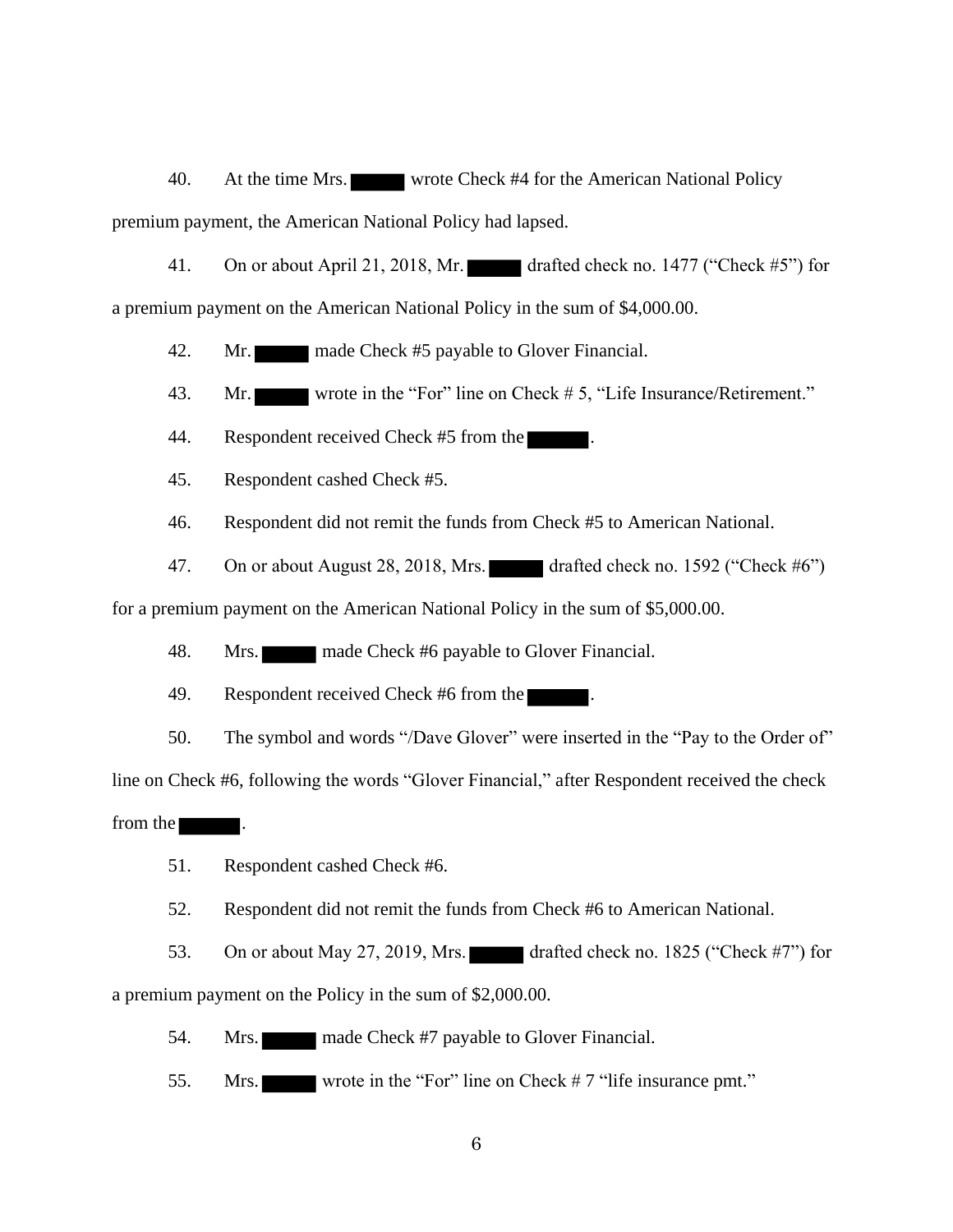56. Respondent received Check #7 from the

57. Respondent cashed Check #7.

58. Respondent did not remit the funds from Check #7 to American National.

59. Respondent collected \$20,020.00 in insurance premium payments intended for the American National Policy from the **1996**, and never remitted those funds to American National.

60. Respondent collected \$10,467.50 in insurance premium payments intended for the Progressive Policy from the  $\blacksquare$ , and never remitted those funds to Progressive Insurance.

61. Respondent wrongfully converted the sums described in Paragraphs 59 and 60 above for his own use.

62. Respondent wrongfully altered checks made by the to "Glover Financial" by adding his individual name on the checks' "Pay to the Order of" lines. In so doing, Respondent engaged in fraudulent and dishonest practices.

63. On July 2, 2021, the Department's market conduct examiner ("Examiner"), in response to a complaint filed by the straining emailed Respondent requesting information regarding an investigation into whether Glover Financial was collecting premiums for Utah policyholders. The Examiner's email included an attached Audit Notification Request and a Request for Information, specifically requesting bank records for Respondent and Glover Financial for most months from July 2016 through June 2019, and a copy of Respondent's E&O Declaration page.

64. The Examiner also sent copies of these documents to Respondent via U.S. mail, postage prepaid, to subset of the set of the set of the set of the set of the Address"),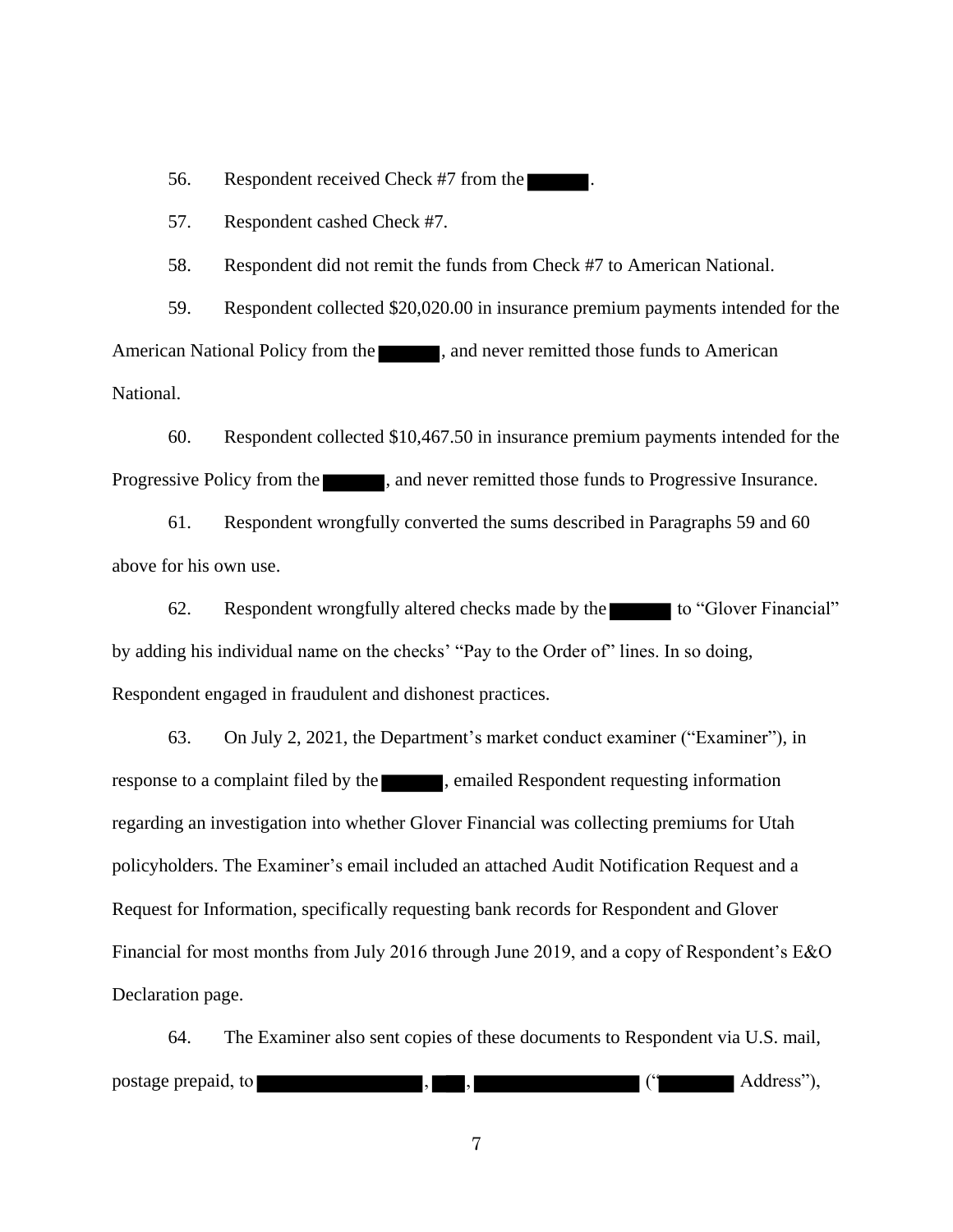and to , , . The Address was listed in SIRCON as Respondent's residence. The mailing to the Address was returned to the Department marked "NOT DELIVERABLE AS ADDRESSED UNABLE TO FORWARD."

65. Respondent was required to provide the information to the Department by July 16, 2021.

66. Respondent did not respond to the Department's email or the Request for Information.

67. On July 16, 2021, the Examiner contacted Respondent via telephone regarding his failure to respond to the Department's requests for information. Respondent provided the Examiner with a new email address.

68. On July 16, 2021, the Examiner sent an email to Respondent's new email address that included a Request for Information and Audit Notification Request attached to the email. The Examiner also mailed the Request for Information and Audit Notification Request, via U.S. Mail postage prepaid, to Respondent's mailing address last known to the Department.

69. In the email, the Examiner requested that Respondent acknowledge receipt of the email and informed Respondent that a response to the Department was due on July 30, 2021.

70. The Examiner's July 16, 2021 letter informed Respondent, among other things, that the Department was investigating allegations that Respondent had altered checks made payable to Glover Financial by adding Respondent's individual name on the "Pay to the Order of" lines on some of the checks, and that the Department was conducting a compliance audit of Respondent and Glover Financial.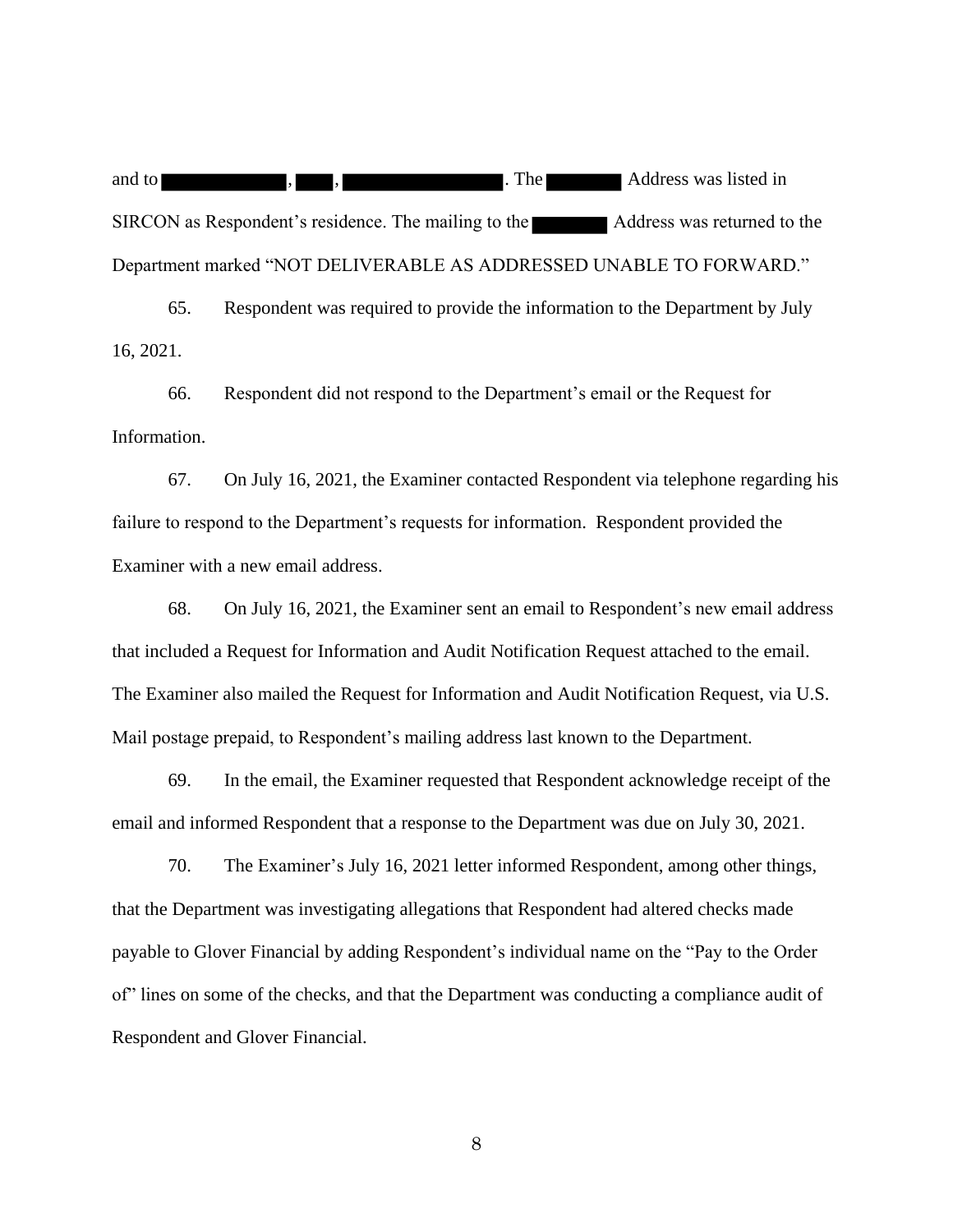71. On July 30, 2021, the Department granted Respondent a one-week extension of time to respond, based upon his request, to produce responses to the July 16, 2021 Request for Information. Respondent's responses were now due on August 6, 2021.

72. Respondent did not provide responses on or before August 6, 2021 or at any other time.

73. On August 11, 2021, the Examiner sent an email to Respondent informing him that his response and documents were due August 6, 2021. The Examiner informed Respondent that his responses and documents now needed to be produced by August 13, 2021.

74. On August 13, 2021, Respondent informed the Examiner via email that he "hadn't gotten all of them back yet[;] what should I do please advise?"

75. Later on August 13, 2021, the Examiner sent an email to Respondent telling him that his documents were due that day at 5:00 p.m., and that he had not produced them.

76. Respondent failed or refused to produce any documents or provide any of the information the Department requested in its investigation at any time. Hence, the Department secured evidence from the and other sources.

77. Respondent has not requested any additional extensions of time to respond to the Department's investigative requests for information.

#### **CONCLUSIONS OF LAW**

78. Under Utah Code Sec. 31A-23a-111(5)(a)(1)(A) and -111(5)(ii)(A), the Insurance Commissioner may revoke an insurance license if the Commissioner finds a licensee violated a Utah Insurance Code statute.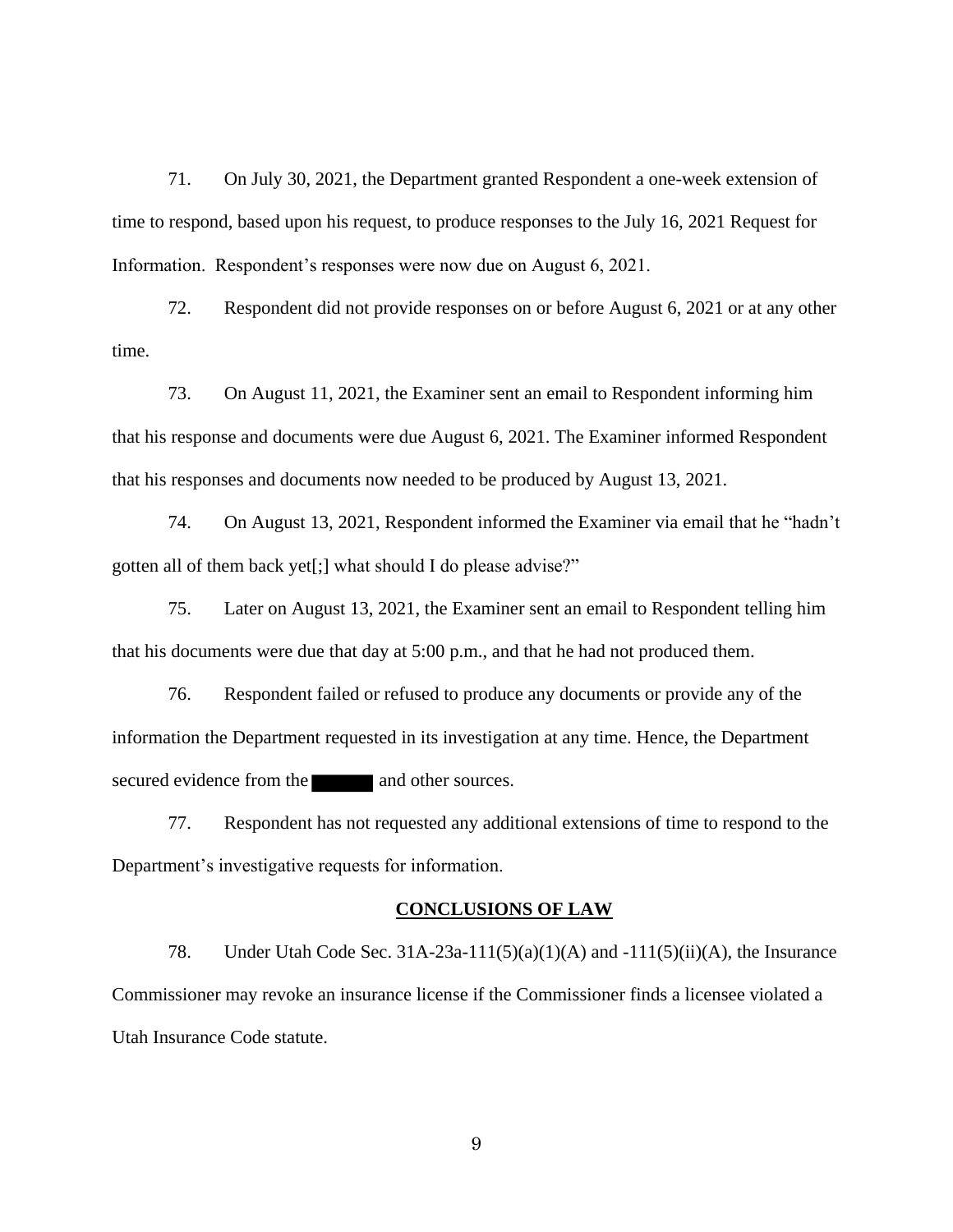79. Respondent violated Utah Code § 31A-23a-411.1(1), when Respondent failed to remit to American National and Progressive Insurance the funds the provided him to pay the premiums on the American National Policy and the Progressive Policy. Respondent has therefore committed insurance fraud as described by Section  $31A-31-103(1)(g)$ .

80. Respondent violated Utah Code § 31A-2-202, when Respondent failed to respond to five requests from the Department, including two written requests for information and documents.

81. Respondent violated Utah Code § 31A-23a-412, when he failed to update his mailing address, telephone number, and email address in SIRCON, a national database of insurance industry personnel licensure status.

82. Respondent violated Utah Code §§ 31A-23a-111(5)(b)(vii)(A) and 31A-23a-111(5)(b)(vii)(B), when he failed or refused to produce his accounts, records, and files to the Department in response to multiple written requests from the Department to examine and investigate Respondent's business practices.

83. Respondent violated Utah Code § 31A-23a-111(5)(b)(xii), when Respondent wrongfully misappropriated and converted monies he received from the during the course of doing insurance business by receiving premium payments for the American National Policy and Progressive Policy and not remitting the funds to the insurers.

84. Respondent violated Utah Code §§ 31A-23a-111(5)(b)(xv), 31A-23a- $111(5)(b)(xvi)(A)$ , and  $31A-23a-111(5)(b)(xvi)(B)$ , by committing an insurance unfair trade practice or fraud**,** and using fraudulent and/or dishonest business practices, or demonstrating untrustworthiness and/or financial irresponsibility, when Respondent repeatedly received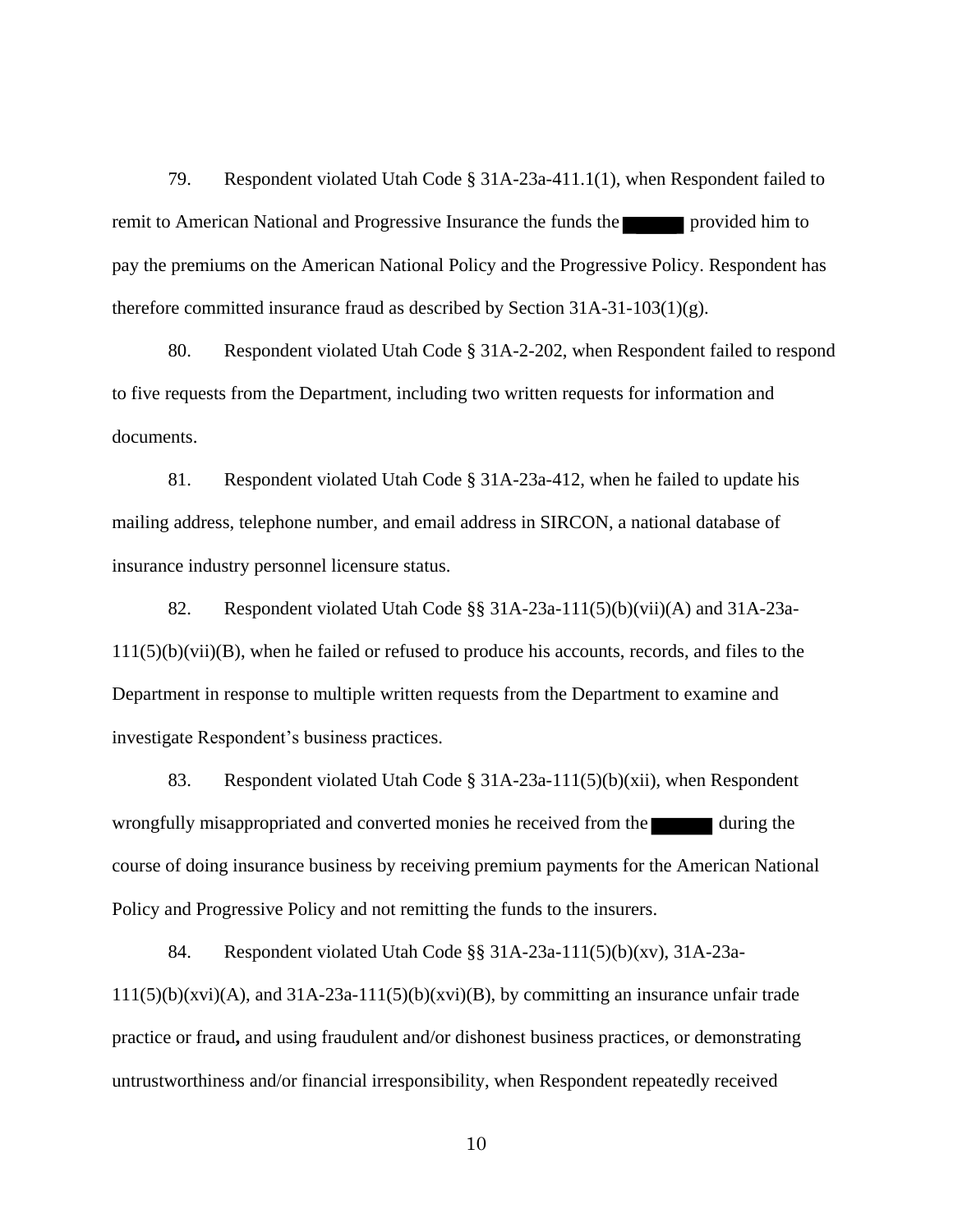premium payments from the form the form the American National Policy and the Progressive Policy, and did not remit the funds to the insurers.

85. Respondent violated Utah Code § 31A-23a-111(5)(b)(xxiv), by endangering the legitimate interests of customers and the public when he altered checks and failed to remit the insurance premium payments he received to the insurers.

86. On the multiple grounds set forth under the Utah Insurance Code referenced above, Respondent's current licensure should be revoked.

Accordingly, the Presiding Officer finds substantial evidence and good cause to enter the following:

### **ORDER**

1. Effective immediately, Respondent Glover's Utah resident individual producer insurance license Number 435446, is REVOKED.

DATED this 13<sup>th</sup> day of January, 2022.

JONATHAN T. PIKE Utah Insurance Commissioner

*/s/ Donald H. Hansen* DONALD H. HANSEN Administrative Law Judge/Presiding Officer Utah Insurance Department 4315 South 2700 West, Suite 2300 Taylorsville, UT 84129 801-957-9321 Email: uidadmincases@utah.gov